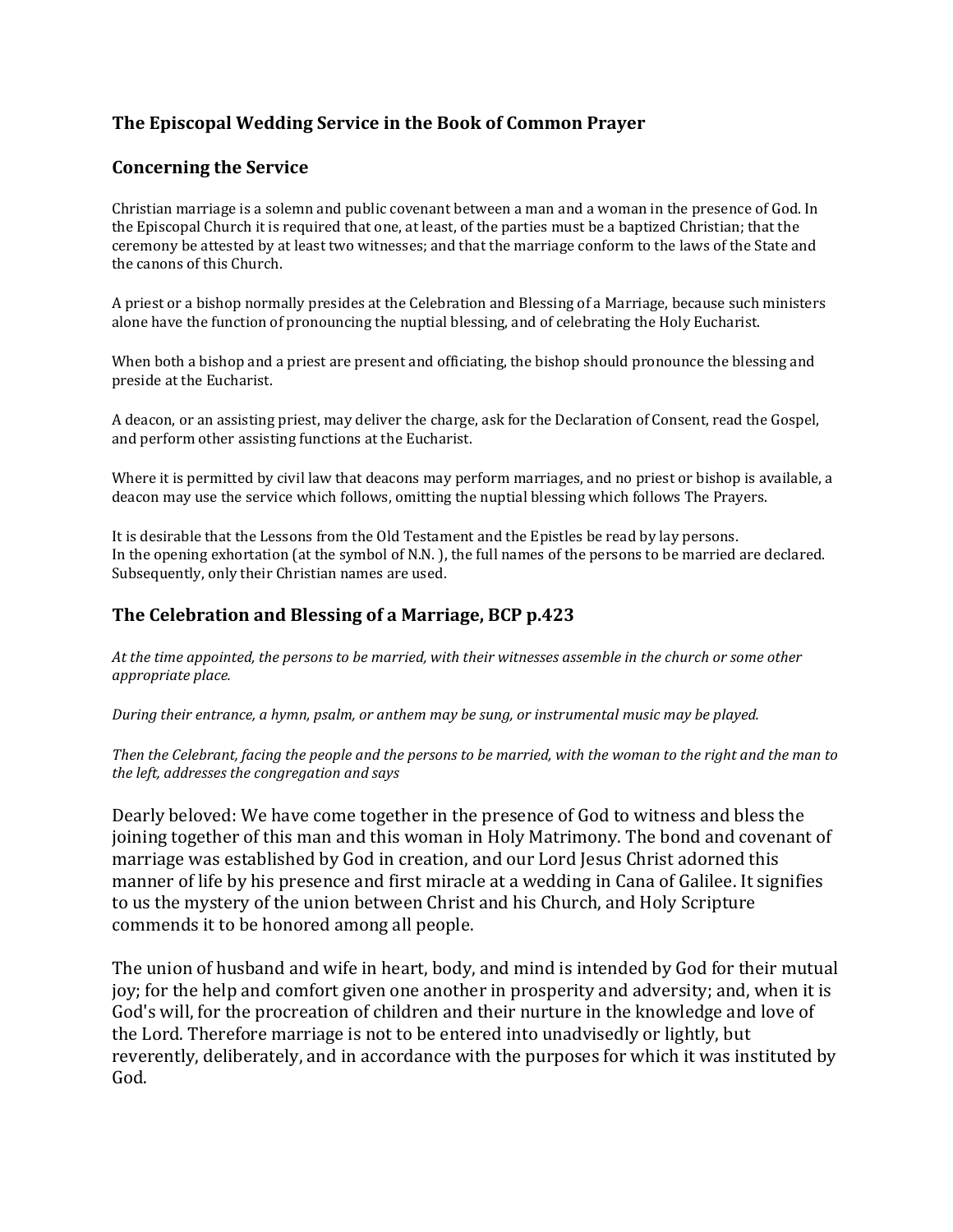Into this holy union N.N. and N.N. now come to be joined. If any of you can show just cause why they may not lawfully be married, speak now; or else for ever hold your peace.

*Then the Celebrant says to the persons to be married* 

I require and charge you both, here in the presence of God, that if either of you know any reason why you may not be united in marriage lawfully, and in accordance with God's Word, you do now confess it.

# **The Declaration of Consent**

*The Celebrant says to the woman* 

N., will you have this man to be your husband; to live together in the covenant of marriage? Will you love him, comfort him, honor and keep him, in sickness and in health; and, forsaking all others, be faithful to him as long as you both shall live?

*The Woman answers* 

I will.

*The Celebrant says to the man* 

N., will you have this woman to be your wife; to live together in the covenant of marriage? Will you love her, comfort her, honor and keep her, in sickness and in health; and, forsaking all others, be faithful to her as long as you both shall live?

*The Man answers* 

I will.

*The Celebrant then addresses the congregation, saying* 

Will all of you witnessing these promises do all in your power to uphold these two persons in their marriage?

*People* We will.

*A hymn, psalm, or anthem may follow.* 

# **The Ministry of the Word**

*The Celebrant then says to the people* 

The Lord be with you. *People* And also with you.

Let us pray.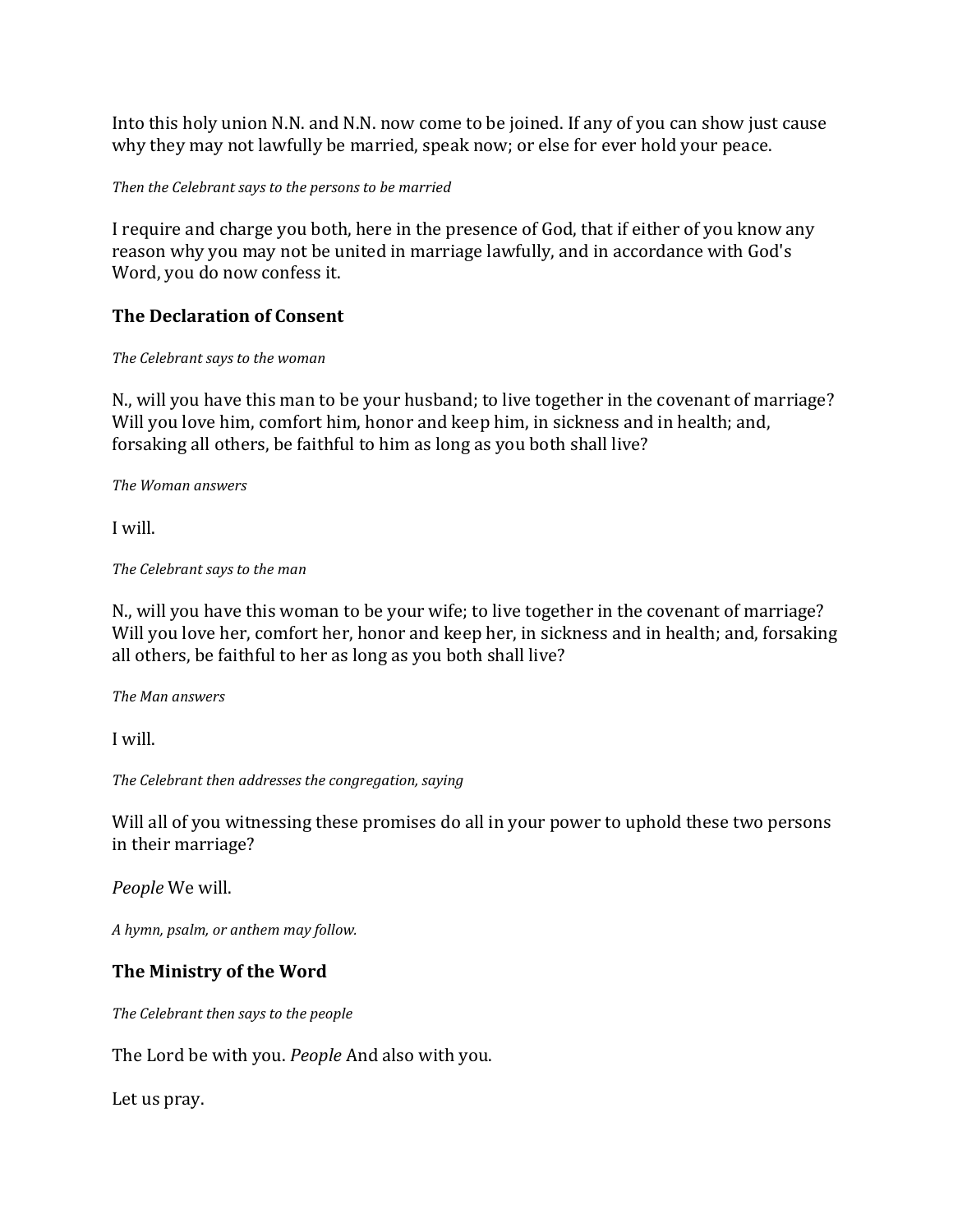O gracious and everliving God, you have created us male and female in your image: Look mercifully upon this man and this woman who come to you seeking your blessing, and assist them with your grace, that with true fidelity and steadfast love they may honor and

keep the promises and vows they make; through Jesus Christ our Savior, who lives and reigns with you in the unity of the Holy Spirit, one God, for ever and ever. *Amen.* 

*Then one or more of the following passages from Holy Scripture is read. If there is to be a Communion, a passage from the Gospel always concludes the Readings.* 

Genesis 1:26-28 (Male and female he created them) Genesis 2:4-9,15-24 (A man cleaves to his wife and they become one flesh) Song of Solomon 2:10-13;8:6-7 (Many waters cannot quench love) Tobit 8:5b-8 (New English Bible) (That she and I may grow old together)

1 Corinthians 13:1-13 (Love is patient and kind) Ephesians 3:14-19 (The Father from whom every family is named) Ephesians 5:1-2,21-33 (Walk in love, as Christ loved us) Colossians 3:12-17 (Love which binds everything together in harmony) 1 John 4:7-16 (Let us love one another for love is of God)

*Between the Readings, a Psalm, hymn, or anthem may be sung or said. Appropriate Psalms are 67, 127, and 128.* 

*When a passage from the Gospel is to be read, all stand, and the Deacon or Minister appointed says* 

The Holy Gospel of our Lord Jesus Christ according to \_\_\_\_\_\_\_\_\_\_\_\_\_\_\_\_\_ . *People* Glory to you, Lord Christ.

Matthew 5:1-10 (The Beatitudes) Matthew 5:13-16 (You are the light ... Let your light so shine) Matthew 7:21,24-29 (Like a wise man who built his house upon the rock) Mark 10:6-9,13- 16 (They are no longer two but one) John 15:9-12 (Love one another as I have loved you)

*After the Gospel, the Reader says* 

The Gospel of the Lord. *People* Praise to you, Lord Christ.

*A homily or other response to the Readings may follow.* 

### **The Marriage**

*The Man, facing the woman and taking her right hand in his, says*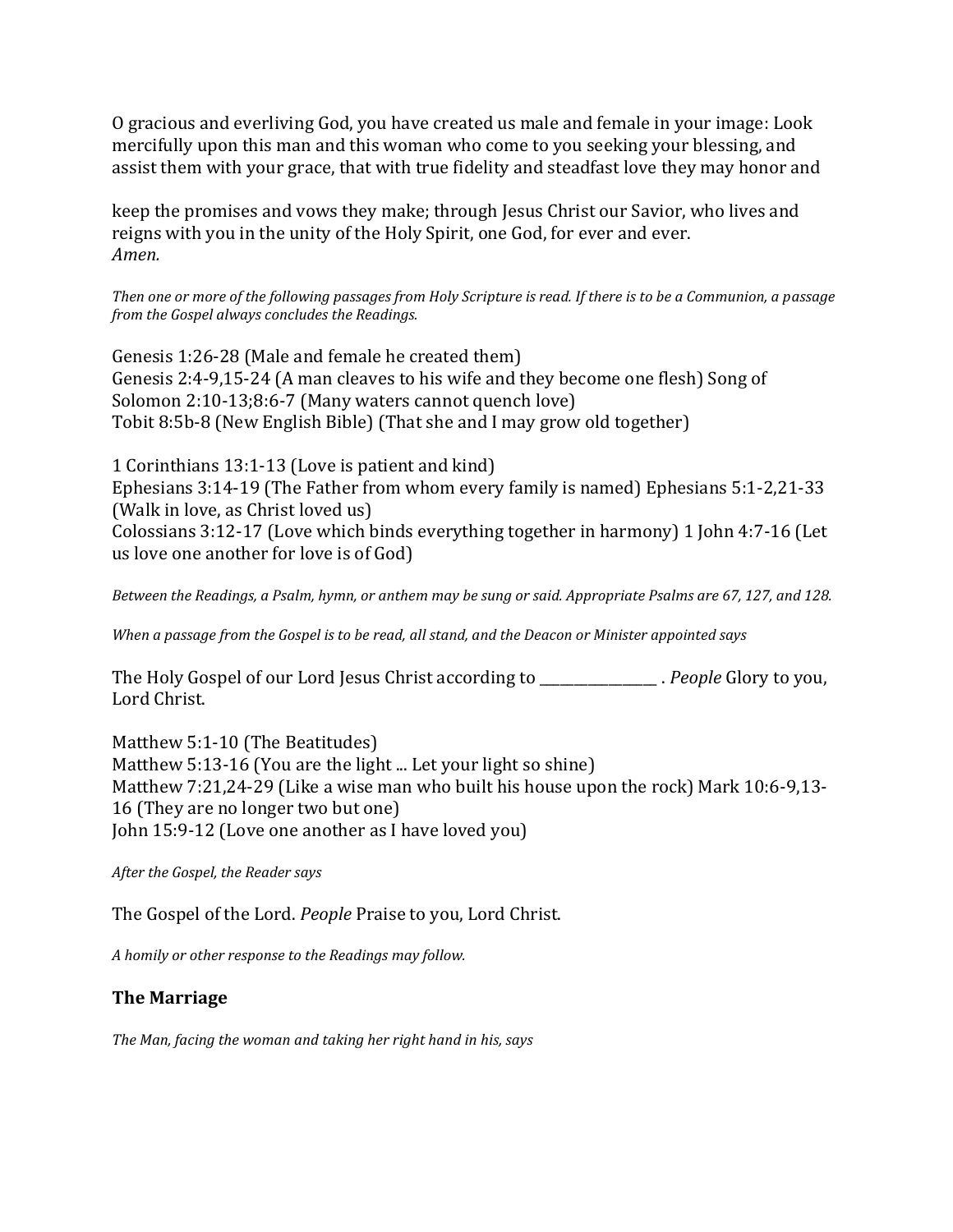In the Name of God, I, N., take you, N., to be my wife, to have and to hold from this day forward, for better for worse, for richer for poorer, in sickness and in health, to love and to cherish, until we are parted by death. This is my solemn vow.

*Then they loose their hands, and the Woman, still facing the man, takes his right hand in hers, and says* 

In the Name of God, I, N., take you, N., to be my husband, to have and to hold from this day forward, for better for worse, for richer for poorer, in sickness and in health, to love and to cherish, until we are parted by death. This is my solemn vow.

*They loose their hands.* 

*The Priest may ask God's blessing on a ring or rings as follows* 

Bless, O Lord, this ring to be a sign of the vows by which this man and this woman have bound themselves to each other; through Jesus Christ our Lord. *Amen*.

*The giver places the ring on the ring-finger of the other's hand and says* 

N., I give you this ring as a symbol of my vow, and with all that I am, and all that I have, I honor you, in the Name of the Father, and of the Son, and of the Holy Spirit (or in the Name of God).

#### *Then the Celebrant joins the right hands of husband and wife and says*

Now that N. and N. have given themselves to each other by solemn vows, with the joining of hands and the giving and receiving of a ring, I pronounce that they are husband and wife, in the Name of the Father, and of the Son, and of the Holy Spirit.

Those whom God has joined together let no one put asunder. *People* Amen.

### **The Prayers**

*All standing, the Celebrant says* 

Let us pray together in the words our Savior taught us.

*People and Celebrant* 

Our Father, who art in heaven, hallowed be thy Name,

thy kingdom come, thy will be done,

on earth as it is in heaven. Give us this day our daily bread. And forgive us our trespasses,

as we forgive those who trespass against us.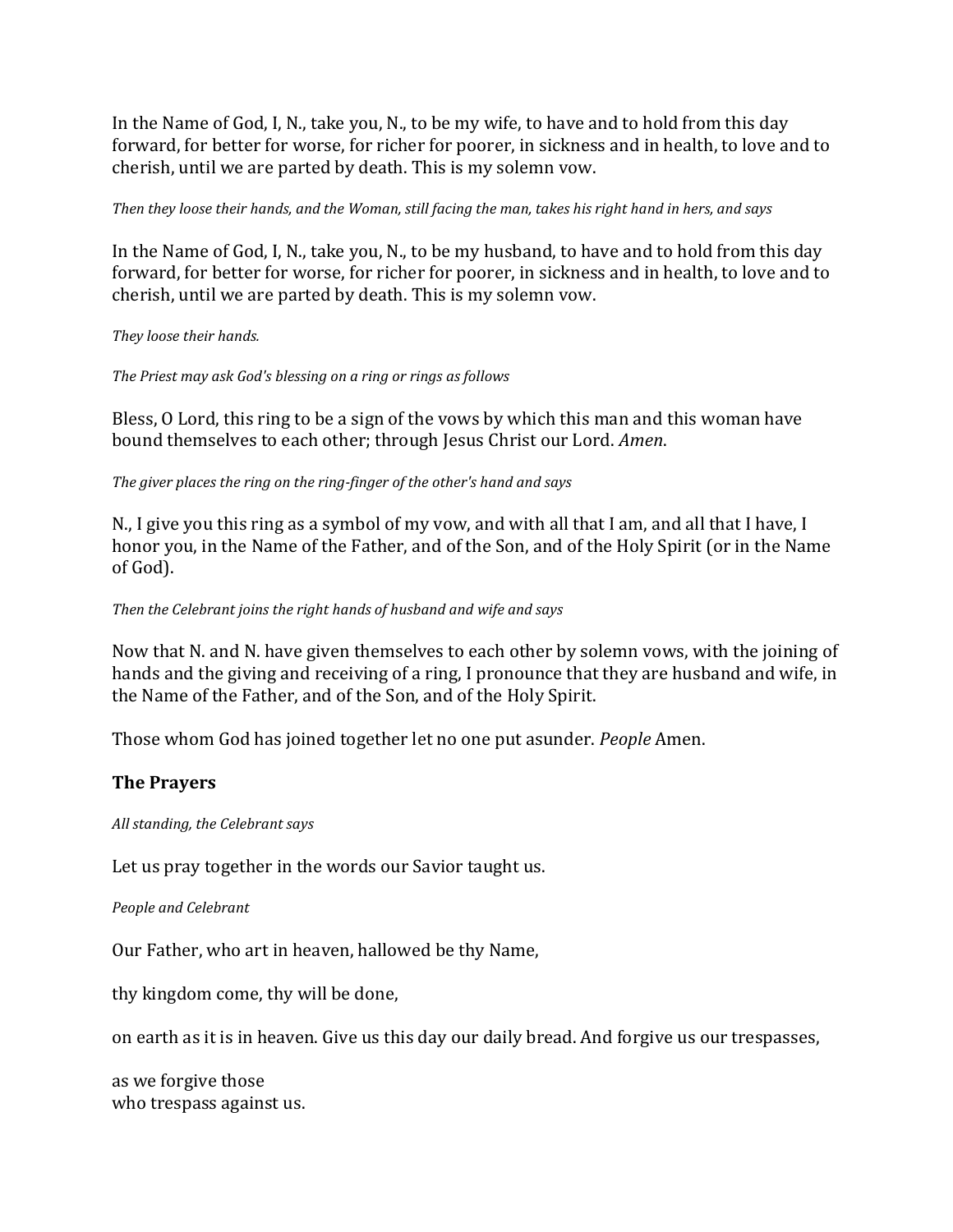And lead us not into temptation, but deliver us from evil.

For thine is the kingdom,

and the power, and the glory, for ever and ever. Amen.

*If Communion is to follow, the Lord's Prayer may be omitted here. The Deacon or other person appointed reads the following prayers, to which the People respond, saying, Amen. If there is not to be a Communion, one or more of the prayers may be omitted.* Let us pray.

Eternal God, creator and preserver of all life, author of salvation, and giver of all grace: Look with favor upon the world you have made, and for which your Son gave his life, and especially upon this man and this woman whom you make one flesh in Holy Matrimony. *Amen.* 

Give them wisdom and devotion in the ordering of their common life, that each may be to the other a strength in need, a counselor in perplexity, a comfort in sorrow, and a companion in joy*. Amen.* 

Grant that their wills may be so knit together in your will, and their spirits in your Spirit, that they may grow in love and peace with you and one another all the days of their life. *Amen.* 

Give them grace, when they hurt each other, to recognize and acknowledge their fault, and to seek each other's forgiveness and yours*. Amen.* 

Make their life together a sign of Christ's love to this sinful and broken world, that unity may overcome estrangement, forgiveness heal guilt, and joy conquer despair. *Amen.* 

Bestow on them, if it is your will, the gift and heritage of children, and the grace to bring them up to know you, to love you, and to serve you. *Amen.* 

Give them such fulfillment of their mutual affection that they may reach out in love and concern for others. *Amen.* 

Grant that all married persons who have witnessed these vows may find their lives strengthened and their loyalties confirmed. *Amen.* 

Grant that the bonds of our common humanity, by which all your children are united one to another, and the living to the dead, may be so transformed by your grace, that your will may be done on earth as it is in heaven; where, O Father, with your Son and the Holy Spirit, you live and reign in perfect unity, now and for ever. *Amen.* 

### **The Blessing of the Marriage**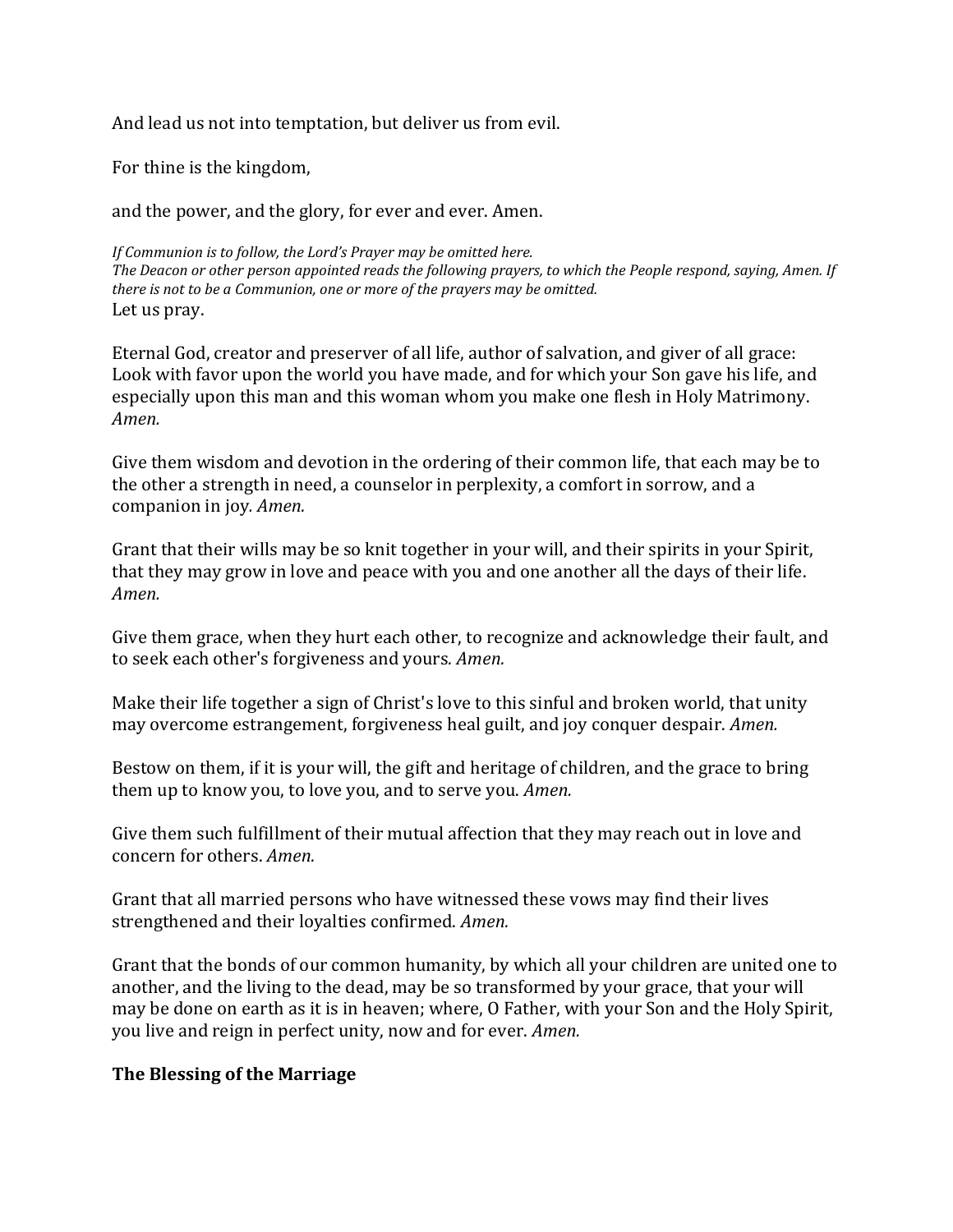#### *The people remain standing. The husband and wife kneel, and the Priest says one of the following prayers*

Most gracious God, we give you thanks for your tender love in sending Jesus Christ to come among us, to be born of a human mother, and to make the way of the cross to be the way of life. We thank you, also, for consecrating the union of man and woman in his Name. By the power of your Holy Spirit, pour out the abundance of your blessing upon this man and this woman. Defend them from every enemy. Lead them into all peace. Let their love for each other be a seal upon their hearts, a mantle about their shoulders, and a crown upon their foreheads. Bless them in their work and in their companionship; in their sleeping and in their waking; in their joys and in their sorrows; in their life and in their death. Finally, in your mercy, bring them to that table where your saints feast for ever in your heavenly home; through Jesus Christ our Lord, who with you and the Holy Spirit lives and reigns, one God, for ever and ever. *Amen.* 

#### *or this*

O God, you have so consecrated the covenant of marriage that in it is represented the spiritual unity between Christ and his Church: Send therefore your blessing upon these your servants, that they may so love, honor, and cherish each other in faithfulness and patience, in wisdom and true godliness, that their home may be a haven of blessing and peace; through Jesus Christ our Lord, who lives and reigns with you and the Holy Spirit, one God, now and for ever. *Amen.* 

#### *The husband and wife still kneeling, the Priest adds this blessing*

God the Father, God the Son, God the Holy Spirit, bless, preserve, and keep you; the Lord mercifully with his favor look upon you, and fill you with all spiritual benediction and grace; that you may faithfully live together in this life, and in the age to come have life everlasting. *Amen.* 

### **The Peace**

*The Celebrant may say to the people* 

The peace of the Lord be always with you. *People* And also with you.

*The newly married couple then greet each other, after which greetings may be exchanged throughout the congregation.* 

*When Communion is not to follow, the wedding party leaves the church. A hymn, psalm, or anthem may be sung, or instrumental music may be played.* 

### **At the Eucharist**

*The liturgy continues with the Offertory, at which the newly married couple may present the offerings of bread and wine.*